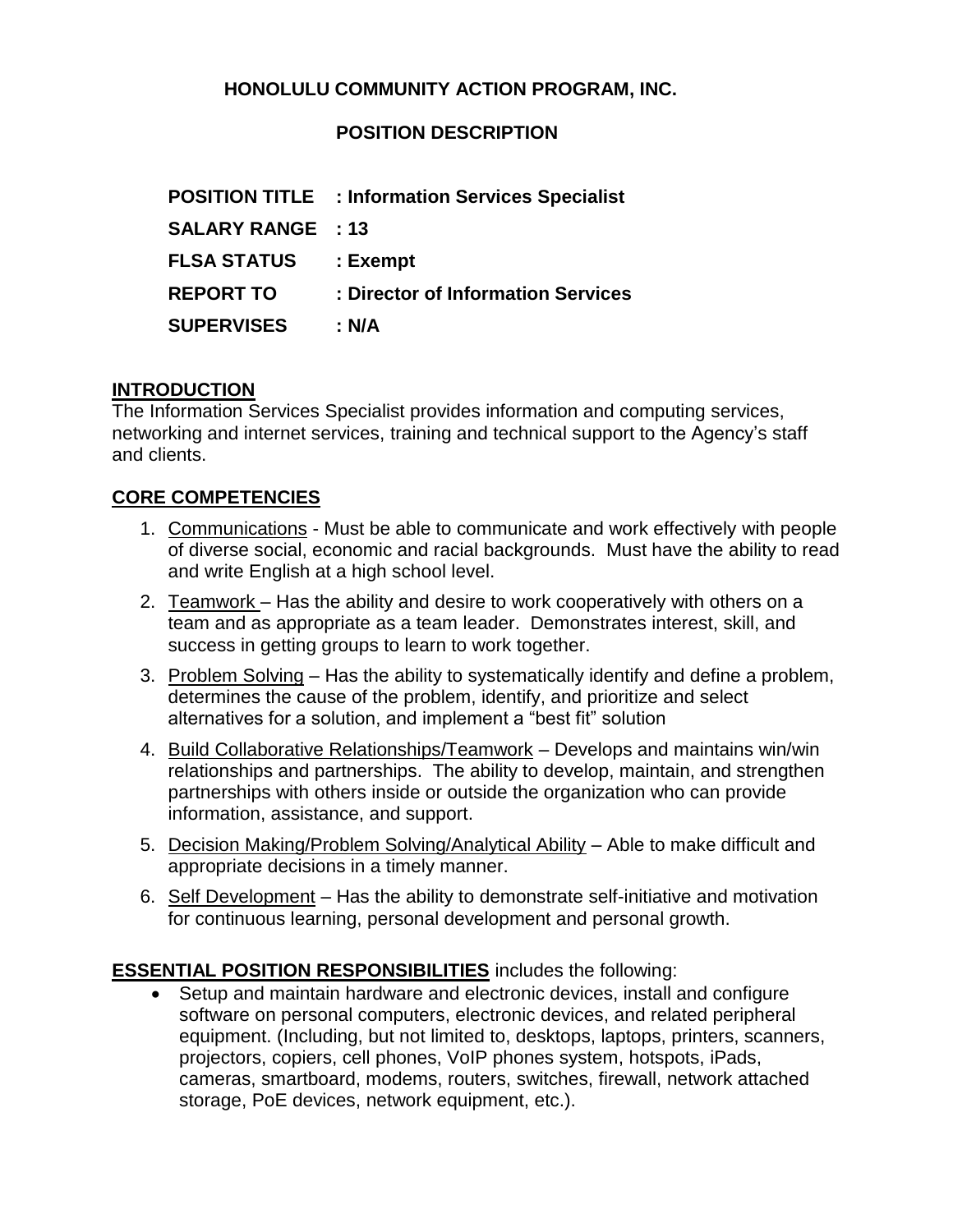- Setup, configure, maintain, input, review, retrieve data, and generate reports from ChildPlus, Teaching Strategies, Shah, and any other management information systems.
- Setup and maintain Gmail accounts and groups.
- Run and test network cables and its connections.
- Maintain systems security, monitor social media activities, monitor network and internet traffic.
- Maintain and update intranet and websites.
- Maintain and update all computer and electronic devices inventory.
- Conduct weekly systems backup.
- Troubleshoot problems on hardware and software, database, email, network, intranet, and websites.
- Provide training and technical assistance to all staff and clients
- Assist the Director of IS in technological purchases, end-user guides development, forms revision, technical instruction development, and departmental development and planning.
- Perform other related duties as assigned or required.

### **MINIMUM QUALIFICATIONS**

To perform this job successfully, an individual must be able to perform each essential duty satisfactorily. The requirements listed below are representative of the knowledge, skill, and/or ability required. Reasonable accommodation may be made to enable individuals with disabilities to perform the essential functions.

## **EDUCATION**

Bachelor's Degree from an accredited college or university with a major in Information and Computer Sciences, MIS, or any other closely related field.

## **EXPERIENCE**

- Two (2) years experience in computer related fields, i.e., hardware & software, data processing, email, networking, social media, and website development, etc.
- Comprehensive knowledge of PC hardware, software, and electronic devices setup, installation, troubleshooting, and repairing.
- Comprehensive knowledge of database concepts & management, and website development.
- Comprehensive knowledge of LAN, VPN, remote access, firewalls, and its terminologies & topologies.

#### **COMMUNICATION SKILLS**

- Ability to write technical/instructional manuals for training and documentation purposes.
- Ability to read, analyze, and interpret general business periodicals, professional journals, technical procedures, and/or governmental regulations.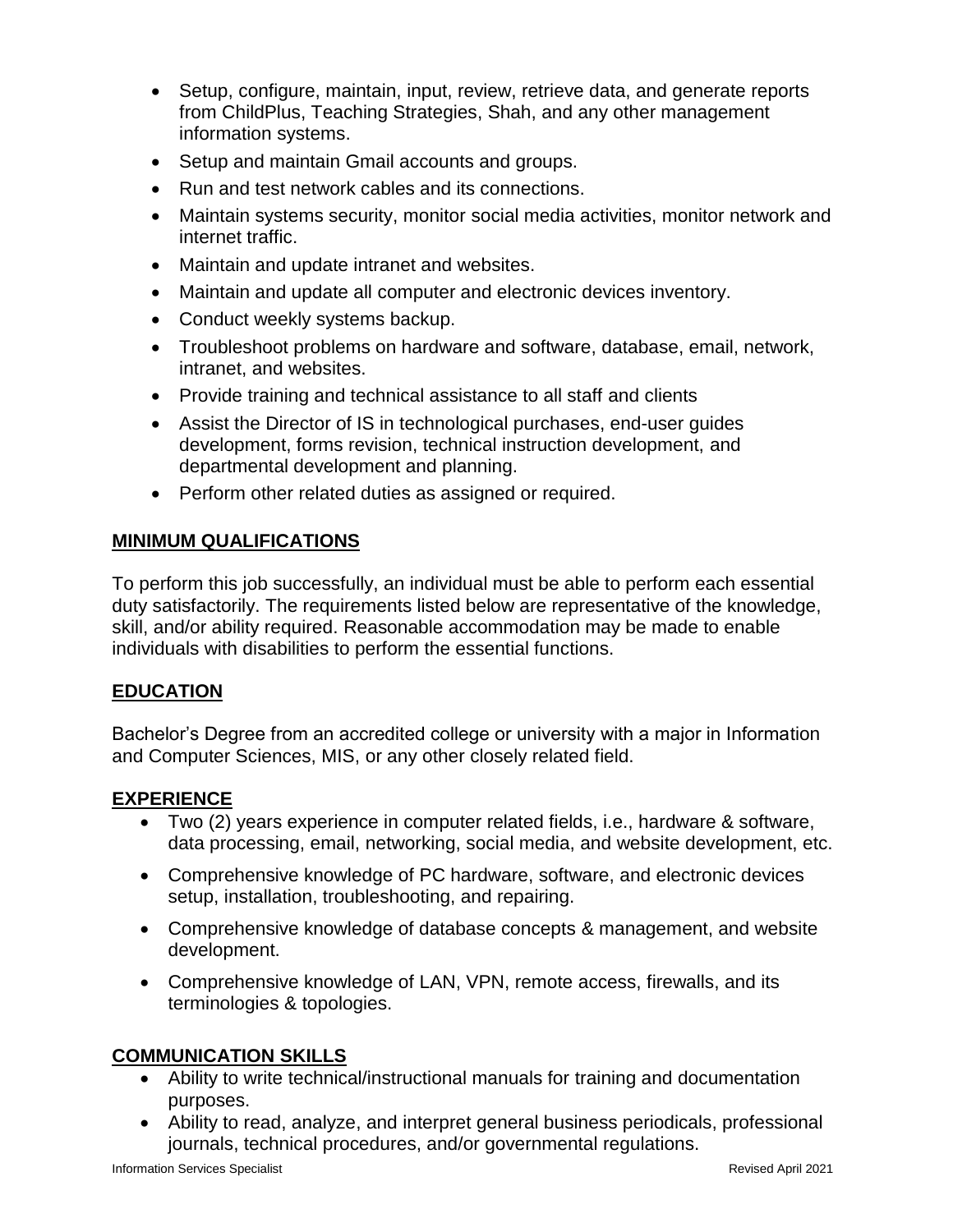- Ability to write clear and effective reports, proposals, letters, etc.
- Ability to effectively present information and respond to questions from groups of managers, clients, customers, government agencies, and the general public.
- Must possess excellent verbal and written communication skills.

## **REASONING ABILITY**

- Ability to solve practical problems and deal with a variety of concrete variables in situations where only limited standardization exists.
- Ability to analyze problems and events and develop effective solutions
- Ability to interpret a variety of instructions furnished in written, oral, or schedule form.

|                                                       | Never/Rarely | At Times                | Often/Constant |
|-------------------------------------------------------|--------------|-------------------------|----------------|
| Work Locations : in doors                             |              |                         | X              |
| Work Locations: outdoors                              |              | X                       |                |
| Work Locations: sitting                               |              |                         | X              |
| Walking/standing                                      |              | X                       |                |
| Bending/crouching/reaching, etc                       |              | X                       |                |
| Lifting/carrying - light<br>(up to 10 lbs)            |              | X                       |                |
| - medium (11 to 20 lbs)                               |              | $\overline{\mathbf{x}}$ |                |
| (over 20 lbs)<br>- heavy                              |              | X                       |                |
| Contact with hazardous materials                      |              | X                       |                |
| Dust, smoke, odors, noise, etc                        |              | X                       |                |
| Travel - inter-island                                 |              | X                       |                |
| Travel - long distance (mainland, international)      |              | X                       |                |
| Use standard office equipment (including PC keyboard) |              |                         | X              |

# **CERTIFICATES, LICENSES, REGISTRATIONS**

- Possess a valid driver's license and have daily access to a licensed/insured vehicle.
- Must clear a background check.

# **REQUIRED SKILLS, KNOWLEDGE & ABILITIES**

- Able to maintain a high level of confidentiality.
- Must be detail orientated and accurate.
- Must be able to read, write, and speak in standard English.
- Able to accept supervision and work with staff and community social services providers cooperatively.